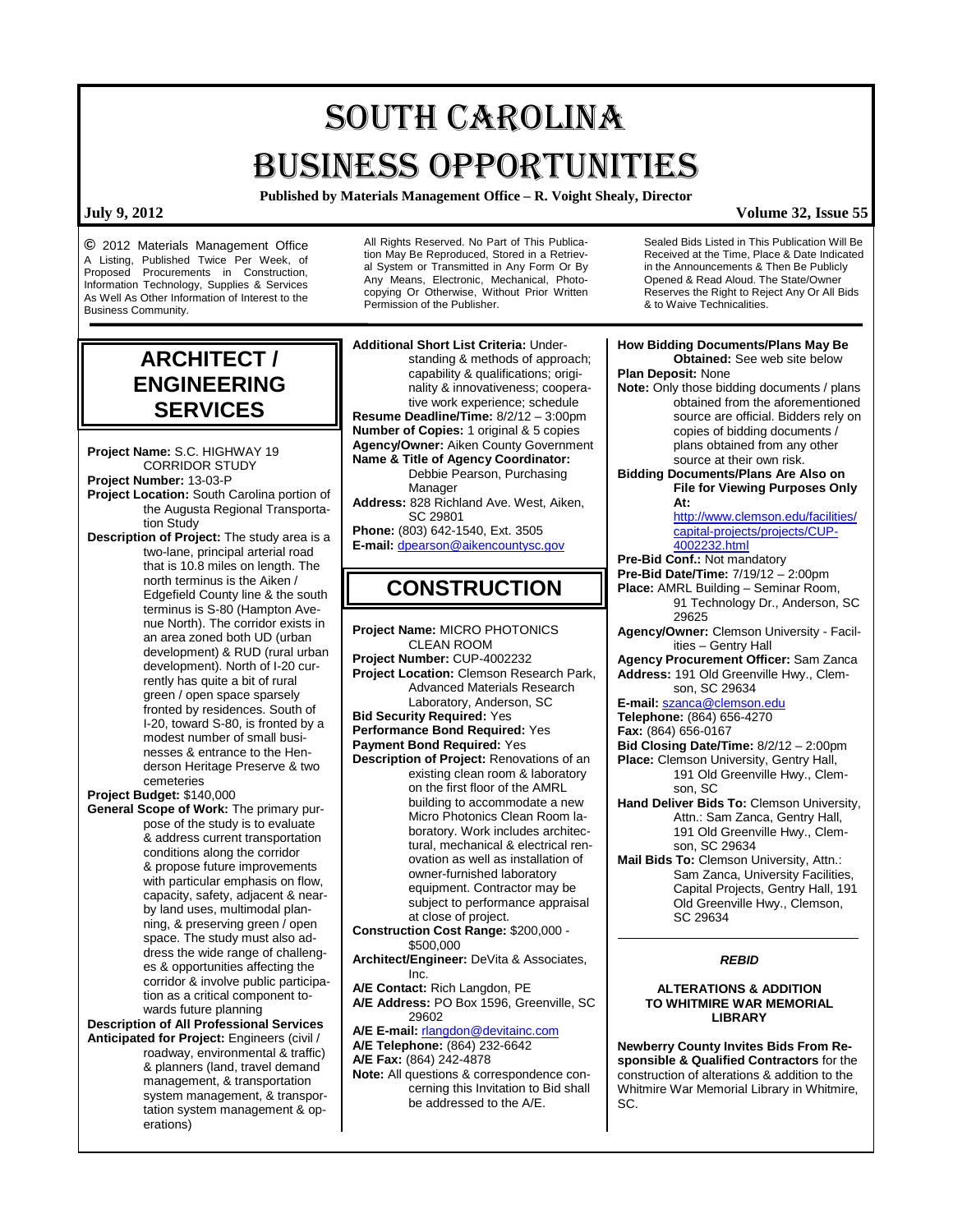**Sealed Bids For This Work** will be opened in the Conference Room at the Courthouse Annex, 1309 College St., Newberry, SC, on Wednesday, the 8th day of August 2012, at  $3:00$ pm.

**There Will Be An Optional Pre-Bid Conference Held** at the Whitmire Library, 1510 South Church St., Whitmire, SC for all bidders & other interested parties on Wednesday, July 25, 2012, at 10:00am.

**This Project Consists Of Approximately** 1,518 square feet of new building floor area constructed basically of block & brick foundation, concrete slab on compacted fill, wood studs, drywall & brick veneer walls, SAT ceilings, wood trusses, wood deck, shingle roof; & approximately 570 square feet of existing floor area to be renovated & all associated site work.

**The Contract Documents Will Be Supplied** to AGC, McGraw-Hill Dodge, Reed Construction Data, MCASC (Florence), Mcgee Cadd (Myrtle Beach).

**General Contractors May Obtain Plans & Specifications** from the architect, James, DuRant, Matthews & Shelley, Inc., 128 East Liberty Street, Sumter, SC 29150, (803) 773-3318 upon furnishing a \$100.00 deposit & separate non-refundable \$ 50.00 reproduction fee. Subcontractors may purchase complete sets or partial sets for nonrefundable cost of reproduction.

**Bids Must Be Accompanied** by a bid bond in the amount of not less than (5%) of the bid. The contractor to whom this work is awarded will be required to furnish an approved performance bond & a labor & material payment bond in the amount equal to 100% of the contract.

**No Bidder May Withdraw His Bid** for a period of sixty (60) days after the date set for the opening of bids unless authorized by awarding authorities.

**Upon Award Of Contract**, the architectural firm will supervise construction of project, payments & acceptance of the project.

**Newberry County's 2 % Local Preference Ordinance** shall not apply to this project.

**This Project Is Being Funded** in part by the Community Development Block Grant Program (CDBG) through the South Carolina Department of Commerce. All federal CDBG requirements will apply to this contract. Bidders on this work will be required to comply with the President's Executive Order No. 11246 & Order No. 11375 which prohibits discrimination in employment regarding race, creed, color, sex, or national origin. Bidders must comply with Title VI if the Civil Rights Acts of 1964, the Davis-Bacon Act, the Anti-Kickback Act, the Contract Work Hours & Safety Standards Act, & 40 CFR 33.240.

**Bidders Must Also Make Positive Efforts** to use small & minority-owned business & to offer employment, training & contracting opportunities in accordance with Section 3 of Housing & Urban Development Act of 1968. Attention of bidders is particularly called to the requirements as to conditions of employment to be observed & minimum wage rates to be paid under the contract.

**The Right Is Reserved** to accept or reject any or all bids & to waive any formalities in bidding.

#### **BICYCLE LANE STRIPING FOR CITY OF GREENVILLE**

BID NO. 13-3361

**The City Of Greenville Is Requesting** sealed bids from qualified & licensed contractors to provide construction services for the installation of bicycle facilities on multiple streets within the City. The Contractor shall furnish all labor, materials, equipment, & services required to complete work as specified & in accordance with the SCDOT Standard Specifications for Highway Construction & Standard Drawing, Edition 2007.

#### **Qualified Contractors Interested In Providing These Services** may obtain the bid package on line at

[http://www.greenvillesc.gov/OMB/BidsRfps.](http://www.greenvillesc.gov/OMB/BidsRfps.aspx) [aspx;](http://www.greenvillesc.gov/OMB/BidsRfps.aspx) or from the City of Greenville Purchasing Division:

7th floor, City Hall, 206 South Main St., Greenville, SC 29601

- PO Box 2207, Greenville, SC 29602
- (864) 467-4546
- [mayesl@greatergreenville.com](mailto:mayesl@greatergreenville.com)

**Sealed Bids Will Be Received** in the City of Greenville's Purchasing Division, 7th Floor, City Hall, 206 South Main Street, Greenville, SC until 2:00pm, ET, July 31, 2012, & promptly thereafter, all sealed bids that have been duly received will be publicly opened & read aloud.

> The City of Greenville Is an Equal Opportunity Employer

#### **DOWNTOWN STREETSCAPE FOR NORTH AUGUSTA**

**Sealed Proposals For** the Downtown Streetscape, Phase II-D will be received by the City of North Augusta in the Training Room at the North Augusta Municipal Center, 100 Georgia Ave., North Augusta, SC 29841, until 11:00am, on July 31, 2012, & at that time & place publicly opened & read.

### **July 9, 2012 2 Volume 32, Issue 55**

**The Complete Examination & Understanding Of The Construction Plans** & specifications & the site of the proposed work is necessary in order for the bidder to properly submit a proposal. Copies of the proposal form & contract documents including the specifications & drawings may be obtained as follows: General contractors will be issued one bid set upon payment of a non-refundable fee in the amount of fifty dollars (\$50.00) from City of North Augusta Engineering Department, 100 Georgia Avenue, North Augusta, SC 29841. No partial sets will be issued

**Each Proposal Shall Be Accompanied** by a certified check, a bid bond or other acceptable collateral executed by the bidder & surety, in the amount of five percent (5%) of the total amount of the bid, made payable to City of North Augusta, & submitted as a proposed guaranty of good faith that the bidder will enter into a contract with the Owner & execute the work contemplated, if the same is awarded to him.

**The Owner Reserves The Right** to reject any or all bids, & parts of any bid, & to waive formalities & technicalities.

**Bids Will Be Required To Remain Open** for acceptance or rejection for sixty (60) calendar days after the date of opening the bids.

**Address All Bids To The Undersigned,** marking on outside of envelope "Downtown Streetscape, Phase II-D." Clearly indicate state contractor's license number on the outside of the envelope.

Attn: Mr. Thomas Zeaser, P.E., Director of Engineering & Public Works 100 Georgia Avenue North Augusta, SC 29841 For inquiries call (803) 441-4220.

#### **CONSTRUCTION, LIGHTING & MARKING OF AIRPORT TAXIWAY**

**Sealed Bids In Duplicate** for "Construction, Lighting & Marking of the Final Segment of Parallel Taxiway to Runway 8/26" A.I.P. Project No. 3-45-0014-009-2012 will be received by the Town of Cheraw in the Town Hall, 200 Market Street, Cheraw, SC 29520, until 2:00pm, on July 24, 2012, at which time & place all bids received will be opened & read aloud.

**The Work Will Be Completed** & ready for final payment within 120 calendar days from the date when the contract time commences to run.

**The Complete Examination** & understanding of the Instruction to Bidders, Bid Form, Bid Bond, Bidder's Qualification Questionnaire, DBE Letter of Intent, Schedule of Unit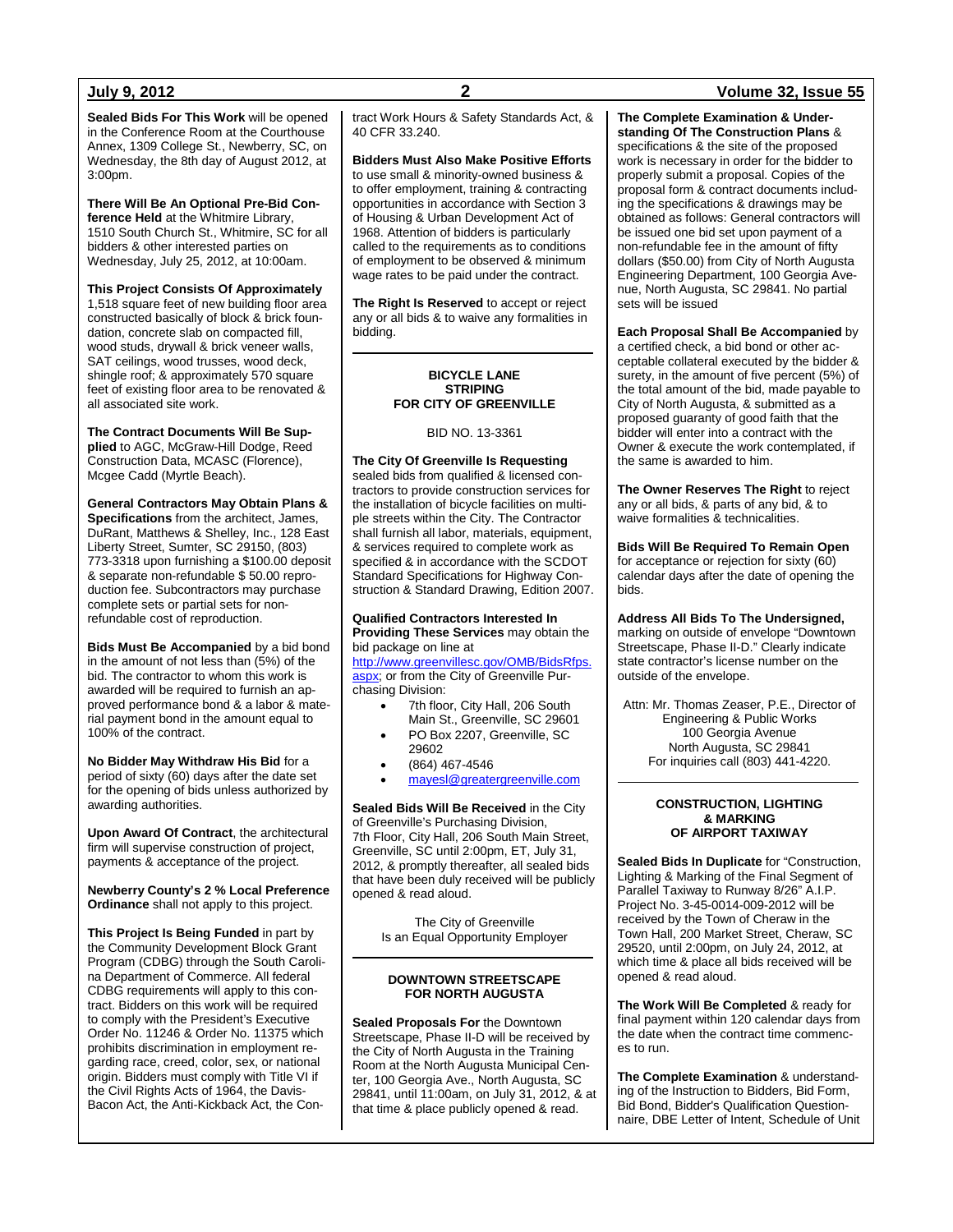Prices, Agreement, Performance & Payment Bonds, General Provisions, Supplementary General Provisions, Specifications, Plans, & the site of the construction are necessary in order for the Bidder to properly submit a bid.

**Complete Sets Of Bidding Documents** in electronic PDF Format may be obtained from the office of Pearson Engineering, PO Box 1354, Irmo, SC 29063-1354, (803) 791- 5981, at a cost of fifty dollars (\$50.00) per set. This cost is non-refundable.

**Bids Must Be Submitted** on the bid forms provided. No other forms will be accepted. Each bid must be accompanied by a bid security made payable to the Town of Cheraw in an amount of five (5) percent of the bidder's bid price & be in the form of a certified or bank check or a bid bond as bound in the bidding documents.

**Bidders Must Be Licensed** in accordance with the provisions of Section 40-11-5 through 40-11-570 of the Code of Laws of South Carolina.

**The Successful Bidder Will Be Required** to provide a Payment Bond & a Performance Bond each in an amount of not less than one hundred percent (100%) of the total value of the contract awarded to him for the full & faithful performance of the work.

**This Project Is Partially Funded** under the provisions of the "FAA Modernization & Reform Act of 2012", P.L. 112-95. Certain mandatory federal requirements apply to this solicitation & will be made part of any contract awarded. The bidder's attention is invited to the General Provisions, Section 120 – Construction Contract Clauses, Airport Development Program, which contains federal requirements regarding labor provisions, minimum wage rates, EEO, & Disadvantaged Business requirements.

**The Town Of Cheraw**, in accordance with Title VI of the Civil Rights Act of 1964 78 Stat. 252, U.S.C. 2000d. to 2000d-4 & Title 49, Code of Federal Regulation, Department of Transportation, Subtitle A, Office of the Secretary, Part 21, Nondiscrimination in Federally assisted programs of the Department of Transportation issued pursuant to such Act, hereby notifies all Bidders that it will affirmatively ensure that, in any contract entered into pursuant to this advertisement, disadvantaged business enterprises will be afforded full opportunity to submit bids in response to this advertisement & will not be discriminated against on the grounds of race, color, national origin, or sex in consideration for an award.

**It Is The Policy** of the United States Department of Transportation that disadvantaged business enterprises as defined in 49 CFR Part 26 shall have the maximum op-

portunity to participate in the performance of contracts & subcontracts financed in whole or in part with federal funds. Consequently, the DBE requirements of 49 CFR Part 26 shall apply to this construction. The Town of Cheraw under 49 CFR Part 26 has established a D.B.E. contract goal of 7.0% for the Work of this Project. The goal should be obtained through 10% from raceneutral measures & 90% through raceconscious measures.

**All Bidders Shall Take All Necessary Steps** in accordance with 49 CFR Part 26 to ensure that disadvantaged business enterprises have the maximum opportunity to compete for & perform contracts. Contractors shall not discriminate on the basis of race, color, national origin or sex in the award & performance of DOT assisted con-

**No Bid May Be Withdrawn** after the closing time for the receipt of bids for a period of sixty (60) days.

tracts.

**The Town Of Cheraw Reserves The Right** to reject any & all bids, the right to waive any & all informalities, the right to negotiate contract terms with the Successful Bidder, & the right to disregard all non-conforming, non-responsive, & unbalanced or conditional Bids.

# **CONSULTANT / PROFESSIONAL SERVICES**

REQUEST FOR PROPOSALS

**Description:** MASTER BICYCLE, PEDESTRIAN & GREENWAY PLAN **Solicitation Number:** 12-01 **Delivery Point:** Kershaw County **Submit Offer By:** 8/1/12 – 4:00pm. Not a public bid opening **Purchasing Agency:** Kershaw County Planning & Zoning Department,

515 Walnut St., Camden, SC 29020 **Buyer:** John Newman,

phone (803) 424-4044, E-mail [john.newman@kershaw.sc.gov](mailto:john.newman@kershaw.sc.gov) **Download Solicitation From:**

[http://eatsmartmovemoresc.org/k](http://eatsmartmovemoresc.org/kershawcounty/files/2012/07/BPG-Plan-RFP-V2-7.5.12.pdf) [ershawcounty/files/2012/07/BPG-](http://eatsmartmovemoresc.org/kershawcounty/files/2012/07/BPG-Plan-RFP-V2-7.5.12.pdf)[Plan-RFP-V2-7.5.12.pdf](http://eatsmartmovemoresc.org/kershawcounty/files/2012/07/BPG-Plan-RFP-V2-7.5.12.pdf)

### **July 9, 2012 3 Volume 32, Issue 55**

## **EQUIPMENT**

**Description:** COMMERCIAL KITCHEN EQUIPMENT, WITH INSTALLATION **Solicitation Number:** 31160229 **Delivery Point:** Clemson, SC **Submit Offer By:** 7/19/12 – 2:00pm, ET **Purchasing Entity:** Clemson University, Procurement Services, Administrative Services Building, 108 Silas N. Pearman Blvd., Clemson, SC 29634 **Buyer:** Ellen Gideon, (864) 656-4035 or [egideon@clemson.edu](mailto:egideon@clemson.edu) **Download Solicitation From:** Online solicitations only. Solicitations can be viewed at [www.clemson.edu/cfo/procureme](http://www.clemson.edu/cfo/procurement/vendors) [nt/vendors](http://www.clemson.edu/cfo/procurement/vendors)

**Description:** FURNISH & DELIVER USED FORKLIFT TO U.S.C.-UPSTATE **Solicitation Number:** USCU-RFQ-070912- JD **Delivery Point:** Spartanburg **Submit Offer By:** Tuesday, 7/17/12 – 10:00am. Not a public bid opening **Purchasing Entity:** USC-Upstate, Purchasing Department, 800 University Way, Spartanburg, SC 29303 **Direct Inquiries to Buyer:** Janice Dellinger, phone (864) 503-5353, E-mail [Jdellinger@uscupstate.edu](mailto:Jdellinger@uscupstate.edu) **Download Solicitation From:** [www.uscupstate.edu/rfq](http://www.uscupstate.edu/rfq)

**Description:** FORKLIFT RENTAL FOR C.U.-I.C.A.R. **Solicitation Number:** 31237135 **Delivery Point:** Greenville **Submit Offer By:** 7/24/12 – 1:45pm, ET **Purchasing Entity:** Clemson University, Procurement Services, Administrative Services Building, 108 Silas N. Pearman Blvd., Clemson, SC 29634 **Buyer:** Allison Patton, (864) 656-3677 or [apatton@clemson.edu](mailto:apatton@clemson.edu) **Download Solicitation From:** Online solicitations only. Solicitations can be viewed at

[www.clemson.edu/cfo/procureme](http://www.clemson.edu/cfo/procurement/vendors) [nt/vendors](http://www.clemson.edu/cfo/procurement/vendors)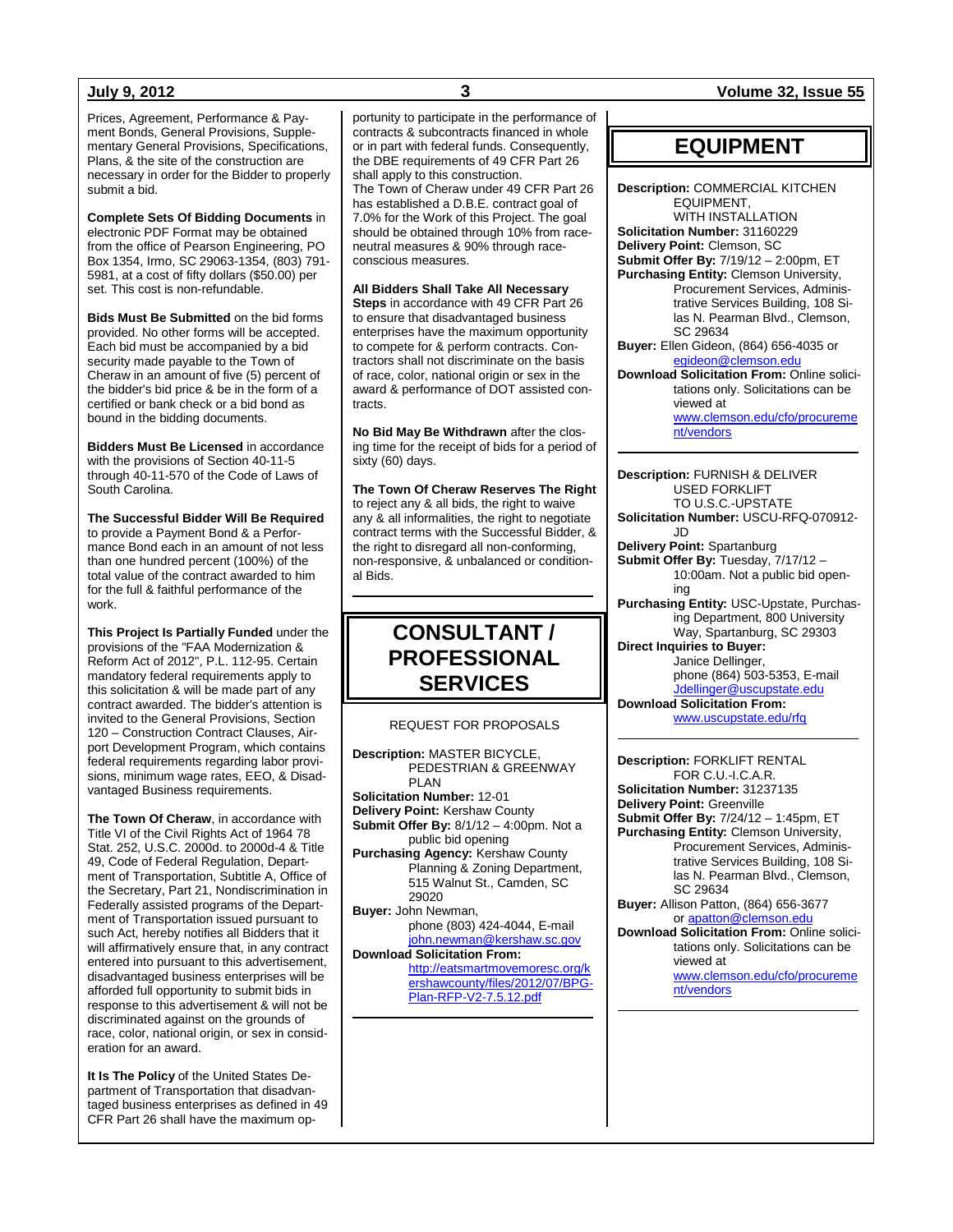**Description:** HUMAN LAB MODELS **Solicitation Number:** SCC-266 **Delivery Point:** Spartanburg **Submit Offer By:** 7/17/12 – 2:00pm **Purchasing Agency:** Spartanburg Community College, Room 243, Ledbetter Building, Business I-85 & New Cut Road, Spartanburg, SC 29303 **Buyer:** Tami Steed**,** phone (864) 592-4671, E-mail [steedt@sccsc.edu](mailto:steedt@sccsc.edu) **Download Solicitation From:** [www.sccsc.edu/vendors/solicitati](http://www.sccsc.edu/vendors/solicitations.aspx) [ons.aspx](http://www.sccsc.edu/vendors/solicitations.aspx)

**Description:** PROVIDE & INSTALL FIRE ALARM PANEL I.P. COMMUNICATORS (I.P. DACTS) **Solicitation Number:** MTC-RFQ-0744 **Delivery Point:** Midlands Technical College **Submit Offer By:** 7/24/12 – 11:00am **Purchasing Entity:** Midlands Technical College, Airport Campus, Reed Hall - 104, West Columbia, SC 29170 **Bid Request:** (803) 822-3202 **Buyer:** Wayne McRant, E-mail [mcrantw@midlandstech.edu](mailto:mcrantw@midlandstech.edu) **Download Solicitation From:**  [www.midlandstech.edu/vendors](http://www.midlandstech.edu/vendors)

# **INFORMATION TECHNOLOGY**

**Description:** INDIVIDUAL EDUCATION PROGRAM (I.E.P.) CASE MANAGEMENT FOR DEPARTMENT OF EDUCATION (DOE) **Solicitation Number:** 5400004448 **Submit Offer By:** 8/9/12 – 2:30pm **Purchasing Agency:** ITMO, Division of Procurement Services, Budget &

Control Board, 1201 Main St., Ste. 601, Columbia, SC 29201 **Buyer:** Agnes Copeland

**Email:** [agnes.copeland@itmo.sc.gov](mailto:agnes.copeland@itmo.sc.gov) **Phone:** (803) 896-0068 **Download Solicitation From:**

[http://webprod.cio.sc.gov/SCSolicitationWe](http://webprod.cio.sc.gov/SCSolicitationWeb/solicitationAttachment.do?solicitnumber=5400004448) [b/solicitationAttachment.do?solicitnumber=5](http://webprod.cio.sc.gov/SCSolicitationWeb/solicitationAttachment.do?solicitnumber=5400004448) [400004448](http://webprod.cio.sc.gov/SCSolicitationWeb/solicitationAttachment.do?solicitnumber=5400004448)

**Description:** 42 IQ-in-VISION IQM32NE-B5 I.P. CAMERAS, OR APPROVED EQUAL **Solicitation Number:** TCTC-12-IP-Camera **Delivery Point:** Pendleton, SC **Submit Offer By:** 7/17/12 – 2:00pm, ET **Purchasing Agency:** Tri-County Technical College, Purchasing Department,

7900 Hwy. 76, PO Box 587, Pendleton, SC 29670 **Direct Inquiries To:** Matt Whitten, phone (864) 646-1633, E-mai[l mwhitten@tctc.edu](mailto:mwhitten@tctc.edu) **Buyer:** Kristal Doherty, phone (864) 646-1795, E-mail **kdoherty@tctc.edu Download Solicitation From:** [http://www.tctc.edu/Content/Abou](http://www.tctc.edu/Content/About_TCTC/PurchasingSolicitation.xml) [t\\_TCTC/PurchasingSolicitation.x](http://www.tctc.edu/Content/About_TCTC/PurchasingSolicitation.xml)

[ml](http://www.tctc.edu/Content/About_TCTC/PurchasingSolicitation.xml)

*REBID*

**Description:** ANNUAL SOFTWARE SUBSCRIPTION & SUPPORT FOR CURRENTLY LICENSED I.B.M. PASSPORT ADVANTAGE **SOFTWARE Note:** This is a bid for IBM services & no other manufacturer's products will be considered. **Quotation Number:** R05567PAS **Submit Offer By:** 7/26/12 – 2:30pm **Purchasing Agency:** SC Department of Employment & Workforce, 1550 Gadsden St., Columbia, SC 29201 **Buyer:** Kathi Krissinger, (803) 737-2402, [kkrissinger@dew.sc.gov](mailto:kkrissinger@dew.sc.gov)

**Description:** MICROSOFT VOLUME LICENSE PROGRAM CAMPUS AGREEMENT **Solicitation Number:** SCC-268 **Delivery Point:** Spartanburg **Submit Offer By:** 7/16/12 – 2:00pm **Purchasing Agency:** Spartanburg Community College, Room 243, Ledbetter Building, Business I-85 & New Cut Road, Spartanburg, SC 29303 **Buyer:** Tami Steed**,** phone (864) 592-4671, E-mai[l steedt@sccsc.edu](mailto:steedt@sccsc.edu) **Download Solicitation From:** [www.sccsc.edu/vendors/solicitati](http://www.sccsc.edu/vendors/solicitations.aspx)

[ons.aspx](http://www.sccsc.edu/vendors/solicitations.aspx)

**Description:** FURNISH, DELIVER, & INSTALL NEW SINGLE-SIDED L.E.D. FOOTBALL SCOREBOARD AS SPECIFIED **Quotation Number:** Q2012-13 **Delivery Point:** Lexington, SC **Submit Offer By:** 7/26/12 – 3:00pm **Purchasing Entity:** Lexington School District One Procurement Office, Conference Room, 100 Tarrar Springs Rd., Lexington, SC 29072 **Bid Request:** Call (803) 821-1181 or E-mail [jnichols@lexington1.net.](mailto:jnichols@lexington1.net) Include the following information - com-

pany name, contact name, street address, city, state, zip, phone

### **July 9, 2012 4 Volume 32, Issue 55**

number, E-mail address & solicitation name & number. **Buyer:** Jack Nichols **Download Solicitation From:** [Click here](http://www.lexington1.net/lexoneweb/index.aspx?page=FiscalServices/Procurement/Procurementsolicitawards.aspx)

#### **SOFTWARE MAINTENANCE AGREEMENT**

INTENT TO SOLE SOURCE

It is the intent of the SC Office of Regulatory Staff to purchase a five-year software maintenance agreement for the SC Regulatory Information System (SCRIS) database from Iron Data as a sole source.

Vendors capable of offering comparable software maintenance agreements should contact Dawn Hipp, Director of Telecommunications, Transportation, Water / Wastewater, at (803) 737-0814 by 12:00pm, on Friday, July 14, 2012.

#### **TELECOM / DATA / TELEPHONE SERVICE FOR NEWBERRY COUNTY D.S.N. BOARD**

Newberry County DSN Board is accepting quotes for telecom / data / telephone services to link multiple locations. Internet / phones are to be upgraded at main location to 3MBT-1. Fourteen (14) other locations need internet / phone upgrades to 3MBDSL. Upgrades must define 9-1-1 addresses for each location. Upgrades will eliminate multivendors & wireless issues. Quote needs to include service agreement & disaster recovery.

Fax quotes to (803) 276-0785. Interested parties should call (803) 276-0078, Ext. 129 for specific location information. The ending date for acceptance of quotes is July 20, 2012.

# **MAINTENANCE / REPAIR**

**Description:** H.V.A.C. MAINTENANCE & REPAIR SERVICES AT GOVERNOR'S SCHOOL FOR ARTS & HUMANITIES **Solicitation Number:** 5400004613 **Pre-Bid Conf./Site Visit:** 7/17/12 – 10:30am **Pre-Bid Location:** SC Governor's School for the Arts & Humanities, 15 University St., Greenville, SC 29601 **Submit Offer By:** 8/9/12 – 11:00am **Purchasing Agency:** Materials Management Office, Division of Procurement Services, Budget & Control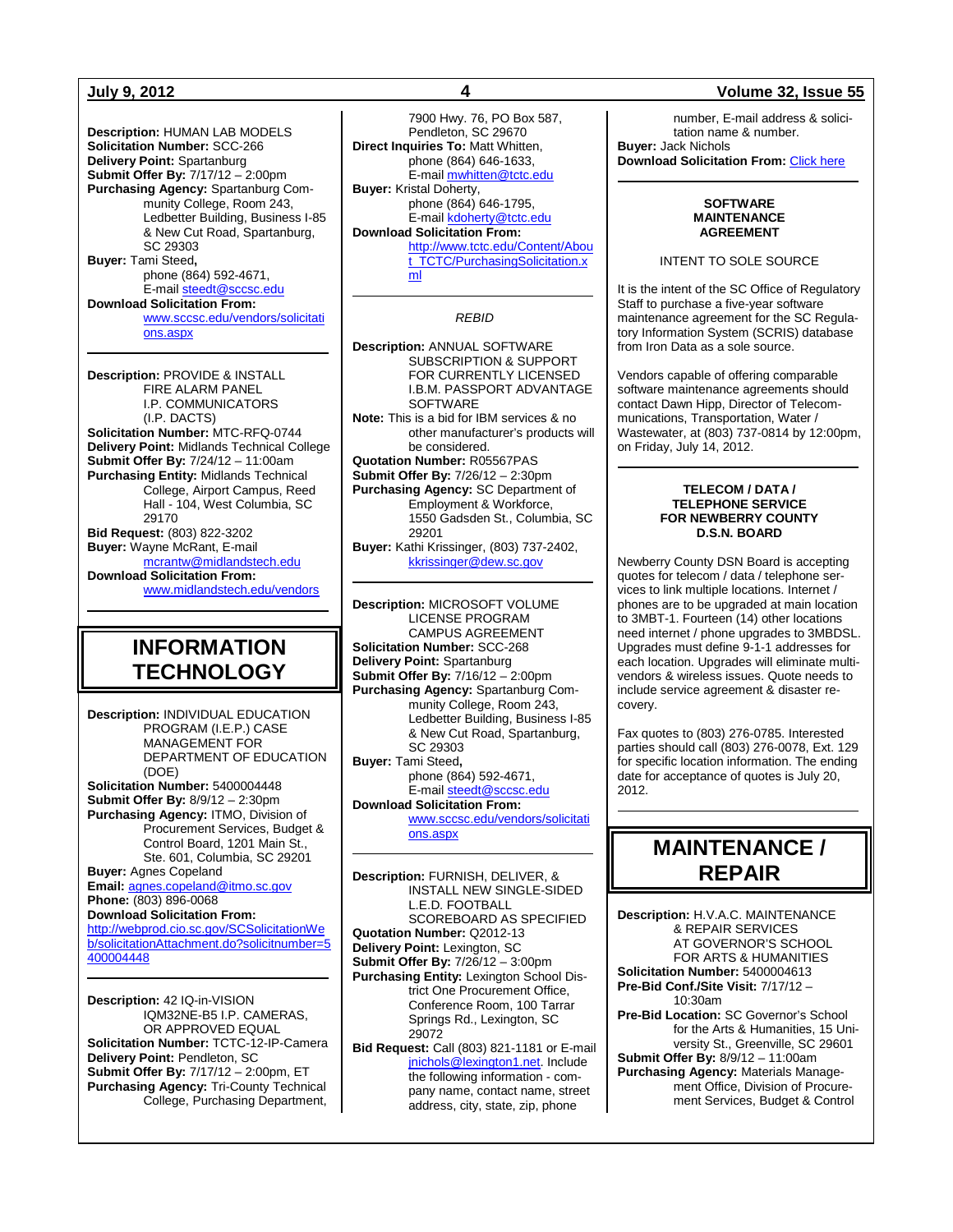Board, 1201 Main St., Ste. 600, Columbia, SC 29201 **Buyer:** Cheryl Patrick, CPPB **E-mail:** [cpatrick@mmo.sc.gov](mailto:cpatrick@mmo.sc.gov)

**Phone:** (803) 737-5717 **Download Solicitation From:**

[http://webprod.cio.sc.gov/SCSolicitationWe](http://webprod.cio.sc.gov/SCSolicitationWeb/solicitationAttachment.do?solicitnumber=5400004613) [b/solicitationAttachment.do?solicitnumber=5](http://webprod.cio.sc.gov/SCSolicitationWeb/solicitationAttachment.do?solicitnumber=5400004613) [400004613](http://webprod.cio.sc.gov/SCSolicitationWeb/solicitationAttachment.do?solicitnumber=5400004613)

# **MINOR CONSTRUCTION**

SCBO Notes referred to in State Agency advertisements appearing in the Minor Construction Section of SCBO can be found at http://www.mmo.sc.gov/MMO/ops/SCBONotes. Please verify requirements for non-State agency advertisements by contacting the agency/owner.

**Project Name:** U.S.C. PRACTICE FACILITY LIGHTING PROJECT **Project Number:** CP00349429 **Location:** Corner of Park & Blossom streets

**Applicable SCBO Notes:** 4 & 5 **Bid Security Required:** No **Performance Bond Required:** No **Payment Bond Required:** No **Description of Project:** Re-lamping &

> cleaning of existing lighting fixtures in basketball practice facility gym area. Small & minority business participation is encouraged. Bidders are responsible for obtaining all updates to bidding documents from the USC pur-

chasing website, [http://purchasing.sc.edu](http://purchasing.sc.edu/) Contractor may be subject to performance appraisal at close of project. **Construction Cost Range:** <\$50,000

**Architect/Engineer:** Belka Engineering **A/E Contact:** Joe Land **A/E Address:** 7 Clusters Court, Ste. 201,

Columbia, SC 29210 **A/E Telephone:** (803) 731-0650

**A/E Fax:** (803) 731-2880

**A/E E-mail:** [jwland@bellsouth.net](mailto:jwland@bellsouth.net)

**Plans May Be Obtained From:**

[http://purchasing.sc.edu,](http://purchasing.sc.edu/) See Facilities / Construction Solicitations & Awards **Plan Deposit:** \$0 **Pre-Quote Conf.:** Non-mandatory **Pre-Quote Conf. Date/Time:** 7/17/12 – 10:00am

**Place:** 743 Greene St., Columbia, SC 29208, Conference Rm. 53 **Agency/Owner:** University of South Caroli-

na **Name & Title of Agency Coordinator:** Kay Keisler **Address:** 743 Greene St., Columbia, SC 29208 **Telephone:** (803) 777-5812

**Fax:** (803) 777-8739 **E-mail:** [kkeisler@fmc.sc.edu](mailto:kkeisler@fmc.sc.edu) **IFQ Due Date/Time:** 7/24/12 – 3:00pm **Place:** 743 Greene St., Columbia, SC 29208

**Hand Deliver/Mail IFQ To:** 743 Greene St., Columbia, SC 29208, Attn: Kay Keisler

#### **WALL ENCAPSULATION, LEAD PAINT ABATEMENT & PAINTING**

The Greenville County Recreation District is seeking qualified companies to submit written quotes for encapsulating existing walls with sheetrock, lead paint abatement on the stage, as well as prime & paint at Slater Hall, 5 Whitney Street, Slater, SC 29683.

Written quotes will be accepted until 12:00pm, Wednesday, August 1, 2012, at The Greenville County Recreation District Administrative Office, 4806 Old Spartanburg Road, Taylors, SC 29687. For a quote package, please contact Katherine Hawthorne at (864) 676-2180, Ext 139, o[r khaw](mailto:khawthorne@gcrd.org)[thorne@gcrd.org.](mailto:khawthorne@gcrd.org)

# **SERVICES**

### FIXED PRICE BID

**Description:** PATHOLOGY SERVICES RELATED TO CARDIO-VASCULAR SCREENING SERVICES **Solicitation Number:** 5400004633 **Submit Offer By:** 8/2/12 – 2:30pm **Purchasing Agency:** SC Department of Health & Environmental Control, Business Management, 2600 Bull St., Columbia, SC 29201-1708 **Buyer:** Michelle Robinson **Email:** [robinsonma@dhec.sc.gov](mailto:robinsonma@dhec.sc.gov) **Phone:** (803) 898-3469 **Download Solicitation From:** [http://webprod.cio.sc.gov/SCSolicitationWe](http://webprod.cio.sc.gov/SCSolicitationWeb/solicitationAttachment.do?solicitnumber=5400004633) [b/solicitationAttachment.do?solicitnumber=5](http://webprod.cio.sc.gov/SCSolicitationWeb/solicitationAttachment.do?solicitnumber=5400004633) [400004633](http://webprod.cio.sc.gov/SCSolicitationWeb/solicitationAttachment.do?solicitnumber=5400004633) **Description:** HICKORY KNOB STATE

PARK REFUSE COLLECTION **Solicitation Number:** 5400004617 **Site Visit:** By appointment, contact Gerald Clanton or Brian Lacy at (864) 391-2450 **Site:** Hickory Knob State Resort Park, 1591 Resort Dr., McCormick, SC 29835 **Submit Offer By:** 7/24/12 – 3:00pm **Purchasing Agency:** SC Dept. of Parks & Recreation Procurement Office, 1205 Pendleton St., Room 517, Columbia, SC 29201 **Buyer:** James "Jamie" Jackson **Email:** [jjackson@scprt.com](mailto:jjackson@scprt.com)

### **July 9, 2012 5 Volume 32, Issue 55**

**Phone:** (803) 734-1302 **Download Solicitation From:** [http://webprod.cio.sc.gov/SCSolicitationWe](http://webprod.cio.sc.gov/SCSolicitationWeb/solicitationAttachment.do?solicitnumber=5400004617) [b/solicitationAttachment.do?solicitnumber=5](http://webprod.cio.sc.gov/SCSolicitationWeb/solicitationAttachment.do?solicitnumber=5400004617) [400004617](http://webprod.cio.sc.gov/SCSolicitationWeb/solicitationAttachment.do?solicitnumber=5400004617)

**Description:** S.C.C. ADVERTISING CONSULTANT **Solicitation Number:** SCC-267 **Delivery Point:** Spartanburg **Submit Offer By:** 7/16/12 – 4:00pm **Purchasing Agency:** Spartanburg Community College, Room 243, Ledbetter Building, Business I-85 & New Cut Road, Spartanburg, SC 29303 **Buyer:** Tami Steed**,** phone (864) 592-4671, E-mai[l steedt@sccsc.edu](mailto:steedt@sccsc.edu) **Download Solicitation From:** [www.sccsc.edu/vendors/solicitati](http://www.sccsc.edu/vendors/solicitations.aspx)

[ons.aspx](http://www.sccsc.edu/vendors/solicitations.aspx)

**Description:** RECRUITMENT & ADMINISTRATION OF ON-LINE LONGITUDINAL SURVEY WAVES OF ADULT SMOKERS IN CANADA, AUSTRALIA, MEXICO & UNITED STATES **Solicitation Number:** USC-BVB-2277-MLS **Submit Offer By:** 7/19/12 – 2:30pm, ET **Purchasing Entity:** USC Purchasing, 6th Floor, 1600 Hampton St., Columbia, SC 29208 **Bid Request:** The bid package is available through the USC Purchasing web site[, http://purchasing.sc.edu](http://purchasing.sc.edu/) or call the USC bid line at (803) 777-0255 **Buyer:** Mary L. Sims

#### INVITATION FOR BIDS

**Solicitation Number:** 4677-12J **Description of Work:** PROVIDE WASTE TIRE TRANSPORTATION & PROCESSING FOR CHARLESTON COUNTY ENVIRONMENTAL **Due Date/Time:** Wednesday, 7/18/12 –  $3:00$ pm

**Location:** Charleston County Procurement Dept., 4045 Bridge View Dr., Ste. B250, North Charleston, SC 29405

### **Download Solicitation From:**

[http://www.charlestoncounty.org/d](http://www.charlestoncounty.org/departments/Procurement/cur-bids_pdfs/current_bids.htm) [epartments/Procurement/cur](http://www.charlestoncounty.org/departments/Procurement/cur-bids_pdfs/current_bids.htm)[bids\\_pdfs/current\\_bids.htm](http://www.charlestoncounty.org/departments/Procurement/cur-bids_pdfs/current_bids.htm)

This solicitation does not commit the County of Charleston to award a contract, to pay any cost incurred in the preparation of applications submitted, or to procure or contract for the services.

The County reserves the right to accept or reject any, all or any part of applications received as a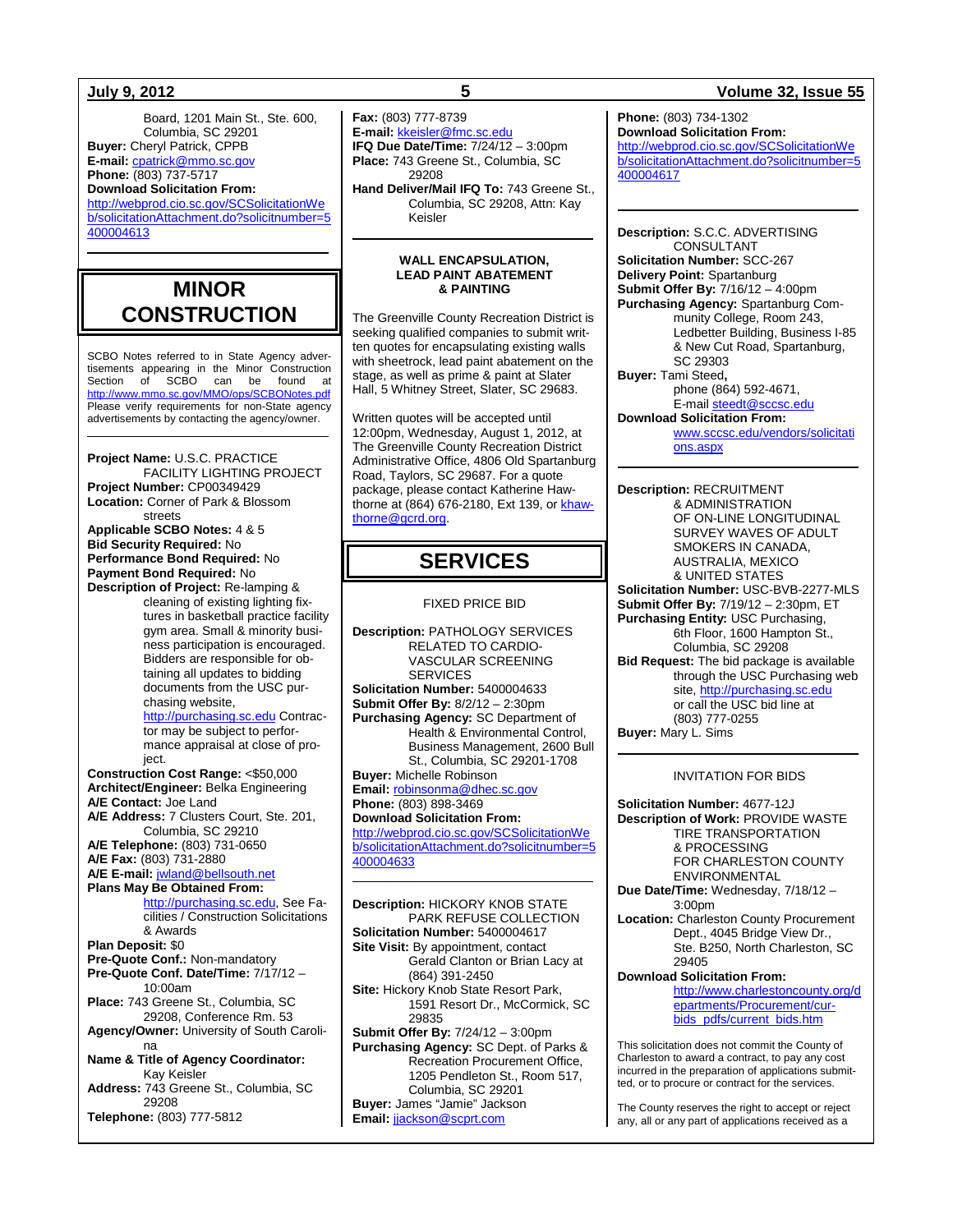result of this request, or to cancel in part or in its entirety this Invitation for Bids if it is in the best interest of the County to do so. The County will be the sole judge as to whether bids submitted meet all requirements contained in this solicitation.

#### **CAREER COACH FOR TRI-COUNTY TECHNICAL COLLEGE**

INTENT TO SOLE SOURCE

Tri-County Technical College intends to sole source the procurement of the Career Coach web-based career guidance tool developed by EMSI.

Career Coach allows jobseekers to get a detailed & accurate view of their local labor market. Any web-based career guidance tool which gathers its data from multiple data sources & which provides unsuppressed, quarterly updated, ZIP code-level labor market information in the United States may be considered. Additionally any such product must provide complete unsuppressed 5 digit occupational employment data by standard occupation classification for all ZIP codes, counties, metropolitan areas & states in the US. Product software must be able to integrate the College's entire program catalogue with data. The product must have the ability to embed codes that can be placed on the College's academic program pages to display labor market data for the occupations linked to the specific program.

Tri-County Technical College seeks any vendors who can provide a product which meets or exceeds the referenced requirements. Responses will be accepted until 2:00pm, on July 17, 2012. Please submit all inquiries & responses to Kristal Doherty at [kdoherty@tctc.edu.](mailto:kdoherty@tctc.edu) This notice of intent, any amendments & the award will be posted at the following web address: [http://www.tctc.edu/Content/About\\_TCTC/P](http://www.tctc.edu/Content/About_TCTC/PurchasingSolicitation/Solicitation.xml) [urchasingSolicitation/Solicitation.xml](http://www.tctc.edu/Content/About_TCTC/PurchasingSolicitation/Solicitation.xml) .

#### **PLAYGROUND DESIGN, EQUIPMENT & INSTALLATION FOR EARLEWOOD PARK**

The City of Columbia, SC is soliciting proposals for provisions of playground design, equipment & installation for Earlewood Park, 1111 Parkside Dr., Columbia, SC 29201.

The deadline for submitting proposals is Thursday, July 26, 2012, at 10:30am, at 1136 Washington St., Rm. 714, Columbia, SC 29201. For additional information & to access the proposal package, visit [www.Columbia.SC.gov/EngBids](http://www.columbia.sc.gov/EngBids)

**Proposal Title:** GROUP HEALTH INSURANCE FULLY INSURED & SELF FUNDED **Proposal Number:** 41501-01-12/13 **Closing Date & Time:** Thursday, July 26, 2012 at 11:00am, local time

This request for sealed proposal for the purpose of obtaining fully funded & selffunded group health insurance for Berkeley County Government for approximately 1,000 public employees, effective 1/1/2013. The County will only entertain proposals that are submitted by primary insurance providers.

This Request for Proposal (RFP) does not commit Berkeley County to award a contract, to pay any cost incurred in the preparation of a proposal or to procure or contract for the articles of goods or services. Berkeley County reserves the right to accept or reject any or all proposals received as a result of this request, to negotiate with all qualified Offerors, or to cancel in part or in its entirety this proposal if it is in the best interest of the County to do so.

RFQ document may be picked up from the Berkeley County Procurement Office, 223 North Live Oak Drive, Moncks Corner, SC. Offerors can download a copy of the RFQ document & any amendments from [http://www.berkeleycountysc.gov/dept/procu](http://www.berkeleycountysc.gov/dept/procurement) [rement.](http://www.berkeleycountysc.gov/dept/procurement) Click on Formal Sealed Bids / Proposals / RFPs.

John F. Hamer, CPPB, (843) 719-4121 Berkeley County Director of Procurement

#### **WATER TANK REPAINTING & MAINTENANCE FOR CITY OF COLUMBIA**

### REQUEST FOR PROPOSAL

The City of Columbia, SC is soliciting proposals from professional tank maintenance firms, to provide services to renovate & maintain the City's water storage tanks

The deadline for submitting proposals is Thursday, August 2, 2012, 10:30am, at 1136 Washington Street, Room 714, Columbia, SC 29201. For additional information & to access the proposal package, see the Engineering Bids website at [www.Columbia.SC.Gov/EngBids.](http://www.columbia.sc.gov/EngBids)

#### **PREVENTATIVE MAINTENANCE & PUMP TESTING ON FIRE APPARATUS**

Saluda County is requesting proposals from qualified vendors to perform annual preventative maintenance & pump testing on all fire apparatus within the county. Proposals must include a copy of a sample pump test report as well as a preventative mainte-

### **July 9, 2012 6 Volume 32, Issue 55**

nance checklist detailing what actions are performed during preventative maintenance.

Interested vendors will be required to submit an original & three copies of their proposal along with a "Mandatory Information Form" at the following physical address no later than 3:00pm, Tuesday, July 24, 2012. Proposal packages can be obtained by contacting:

> Joshua Morton Saluda County Fire Service 111 Law Enforcement Drive Saluda, South Carolina 29138 Phone: (864) 445-2529 ext. 2 Fax: (864) 445-3913 [j.morton@saludacounty.sc.gov](mailto:j.morton@saludacounty.sc.gov)

This request for proposal does not commit Saluda County to award a contract or to procure or contract for the services. Saluda County reserves the right to reject, in whole or in part, any & all proposals, to negotiate with any or all responsible & responsive offerors, & in its sole discretion, to determine the responsiveness of the proposals. Proposals which do not meet the mandatory requirements, will be considered noncompliant & rejected if it is in the best interest of the county to do so.

# **SUPPLIES**

**Description:** STACKING CHAIRS FOR CAROLINA COLISEUM ARENA **Solicitation Number:** USC-RFQ-2278-LW **Delivery Point:** Columbia, SC **Submit Offer By:** 7/19/12 – 10:00am Not a public bid opening. **Purchasing Entity:** USC Purchasing, 6th Floor, 1600 Hampton St., Columbia, SC, (803) 777-4115 **Bid Request:** Download solicitation from [http://purchasing.sc.edu](http://purchasing.sc.edu/) or call the USC bid line at (803) 777-0255 **Buyer:** Lana Widener

# **FOR SALE**

#### **PUBLIC AUCTION OF SURPLUS & OBSOLETE ITEMS FOR SCHOOL DISTRICT OF PICKENS COUNTY**

SATURDAY, JULY 21, 2012, AT 9:01 A.M.

**Partial Listing:** Wooden storage building; Promethean boards with projectors; fourdrawer, two-drawer & lateral file cabinets; wood & metal storage cabinets; AV carts; folding tables; art, workshop, kidney & trap-